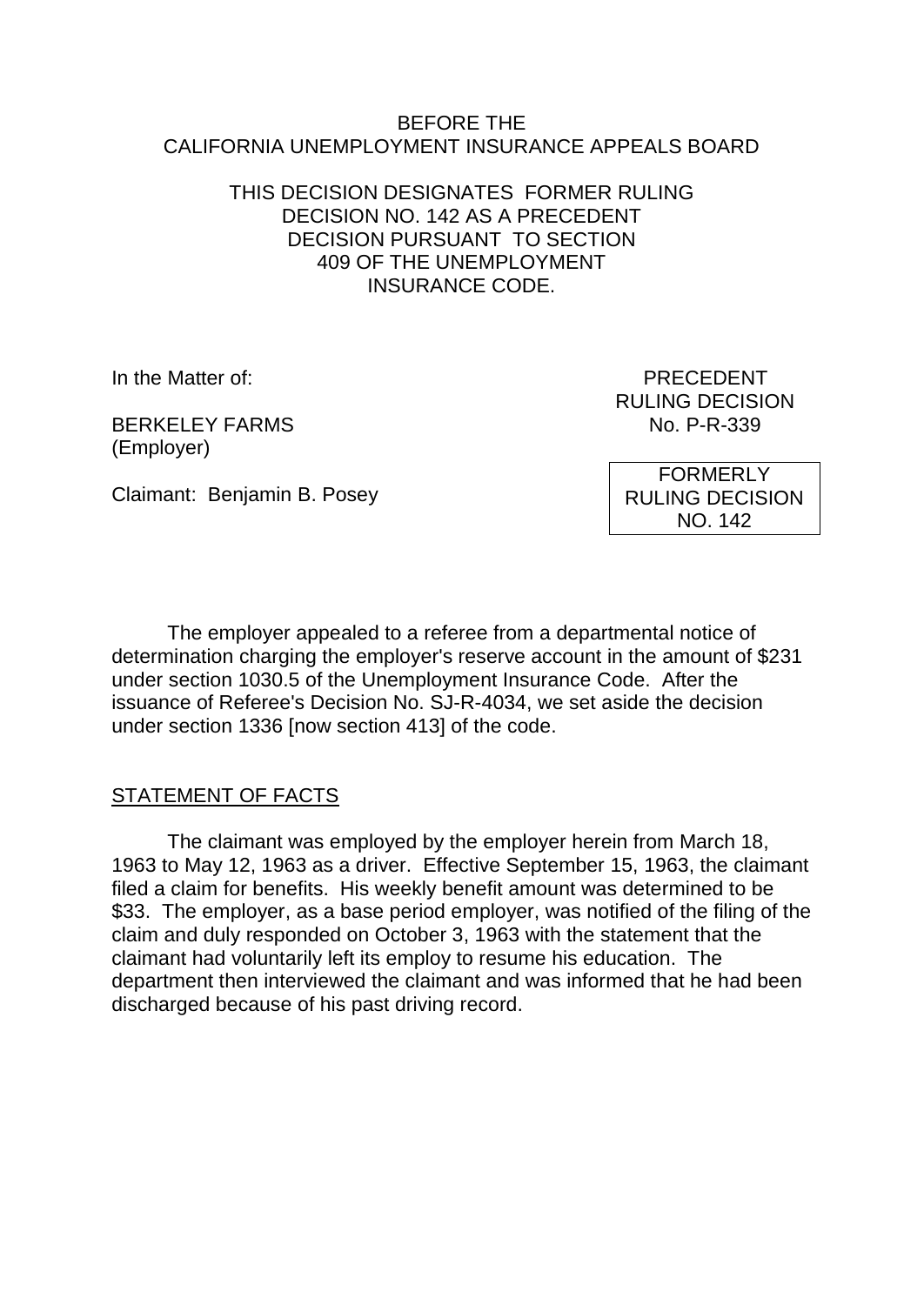Prior to his discharge, the claimant had mentioned in a conversation with his immediate supervisor that he would like to resume his education. A higher official, the manager of the employer's San Mateo branch, discharged the claimant because of his past driving record. The immediate supervisor was aware of this. Subsequently, the immediate supervisor was promoted to managership of the San Mateo branch. Thereafter, in response to a request from the employer's main office, he informed such office that the claimant had voluntarily left his work to go to school. He did this because he thought it would be better for the claimant's employment record; he did not realize that his report would possibly be used in connection with unemployment insurance matters.

When the employer was notified of the claim for benefits, its main office informed its representative, an organization engaged in representing employers, that the claimant had left its employ to go to school and the agent relayed this statement to the department on October 3, 1963.

In appealing from the department's determination, the employer's representative stated simply, "The supervisor did not wilfully make a misstatement as to the reason for termination of the claimant."

# REASONS FOR DECISION

Section 1030.5 of the Unemployment Insurance Code provides:

"1030.5. If the director finds that any employer or any employee, officer, or agent of any employer, in submitting facts pursuant to Section 1030 or 3701, willfully makes a false statement or representation or willfully fails to report a material fact concerning the termination of a claimant's employment, the director shall make a determination thereon charging the employer's reserve account not less than 2 nor more than 10 times the weekly benefit amount of such claimant. The director shall give notice to the employer of a determination under this section. Appeals may be taken from said determinations in the same manner as appeals from determinations on benefit claims."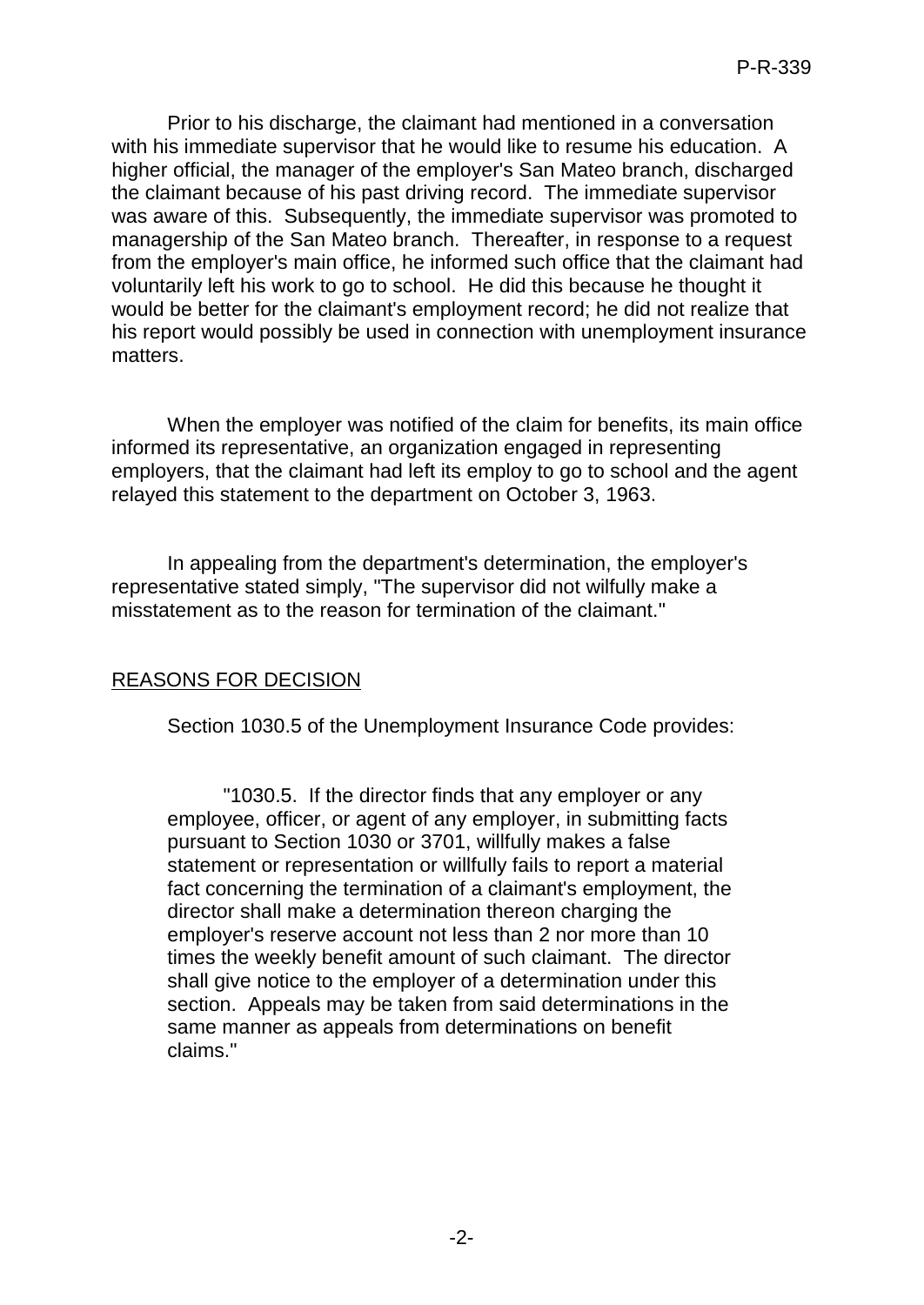Section 1257 of the code provides in pertinent part:

"1257. An individual is also disqualified for unemployment compensation benefits if:

"(a) He wilfully made a false statement or representation or wilfully failed to report a material fact to obtain any unemployment compensation benefits under this division."

In Benefit Decision No. 6746 [now Appeals Board Decision No. P-B-216] we held that the term "willfully" in section 1030.5 of the code has the same meaning as that same term in section 1257(a) of the code.

In Benefit Decision No. 5730, we considered the situation in which a claimant had performed services for a law firm serving summonses and complaints. During a 19-week period he had completed 13 services. To accomplish this, he worked a varying number of hours per week; in one instance, he worked over 50 hours to complete a service. He did not report his work or earnings to the department when claiming benefits for two reasons: (1) He knew that he was entitled to earn \$3 per week without affecting his benefit amount (this was true in 1949 and 1950), and (2) he did not think it was necessary to report his work and earnings as he felt it would only confuse everything.

In determining that the claimant was subject to disqualification, we adopted the following definitions of the term "wilful":

" 'To do a thing with deliberation is to do it after consideration and reflection, and if after indulging in this mental process, the act is done as a result thereof, it is wilful.' People v. Sheldon (1886) 68 Cal. 434, 9 Pac. 457."

" 'To do a thing wilfully is to do it knowingly.' People v. Calvert (1928) 93 Cal. App. 568, 269 Pac. 969."

" 'Conscious; knowing; done with stubborn purpose but not with malice.' Helme v. Great Western Milling Co., 43 Cal. App. 416, 185 Pac. 510, 512."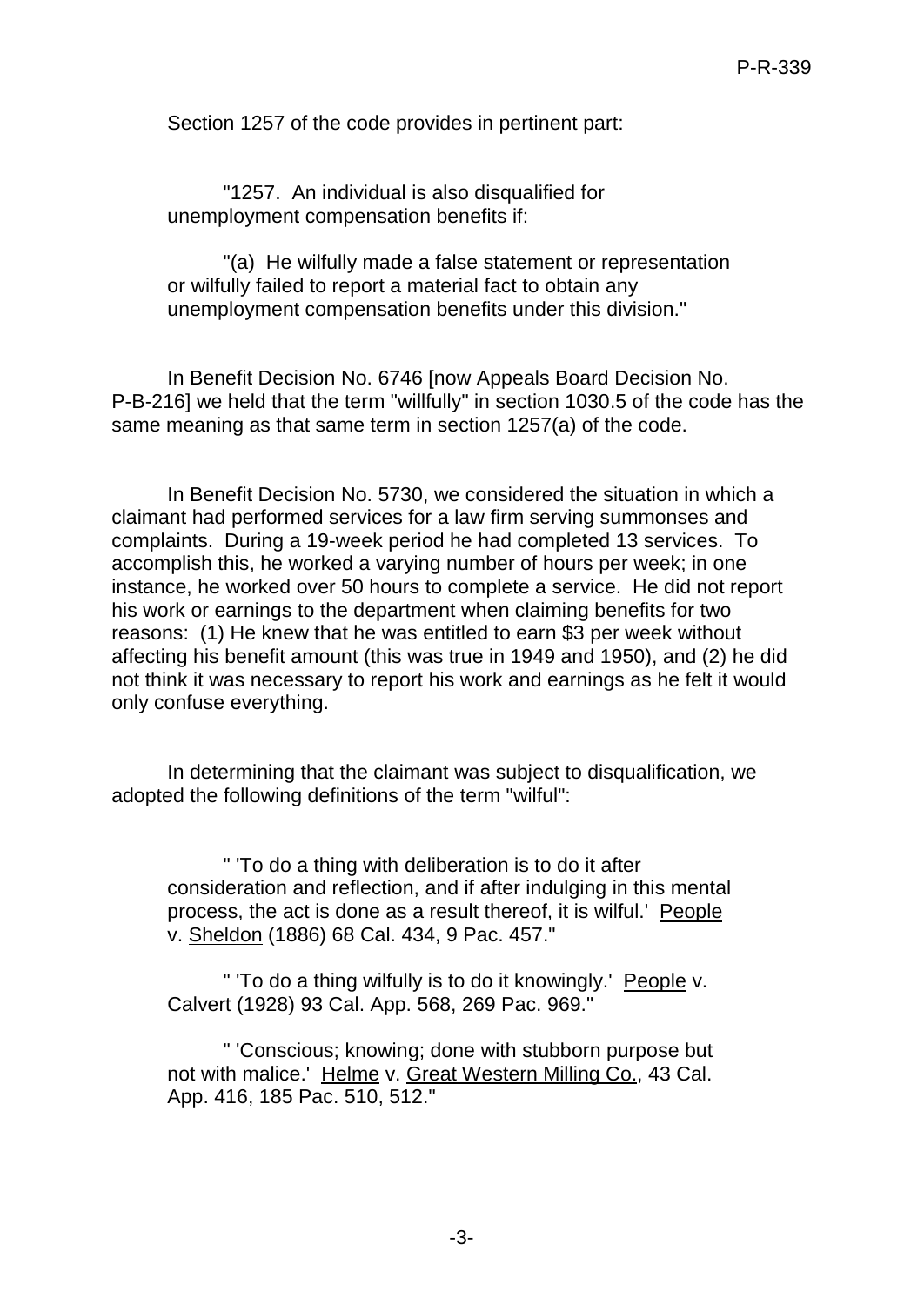We also stated in Benefit Decision No. 5730:

"In the instant case, the claimant's failure to report the aforementioned facts was his belief that it would only 'confuse everything.' Under the aforementioned definitions we can reach no other conclusion but that the claimant's failure to disclose these facts was wilful. As to the materiality of the information which the claimant withheld, it is our opinion that the application of the disqualifying provisions of Section 58(a)(3) of the Act (now 1257(a) of the code) is not dependent upon whether the information withheld would have necessarily resulted in ineligibility or disqualification for benefits under other appropriate sections of the Act (now code). It is sufficient if the claimant believed, or should have known, that the facts withheld would raise a question as to his entitlement to benefits, and clearly the claimant in the instant case entertained such a belief. The claimant's failure to report these facts to the Department, prevented the Department from properly performing its statutory obligation of determining the claimant's eligibility for benefits and constituted a wilful withholding of material facts to obtain benefits. . . . "

Unquestionably, a false statement was submitted to the department in this matter. It was material and concerned the termination of the claimant's employment. The person from whom it originated (the claimant's immediate supervisor and, subsequently, the manager of the employer's San Mateo office) made it with knowledge that it was false. However, he made the statement to his employer's main office and not directly to the department. Apparently, the employer's main office and its representative did not know that the statement was false when they relayed it to the department. The real question before us, therefore, is whether the employer's reserve account is subject to charges under section 1030.5 where the employee or agent submitting the false statement was not aware of its falsity.

We think that we may be aided in this problem by expressing here the definition of the word "employer." Section 675 of the code defines "employer" as follows: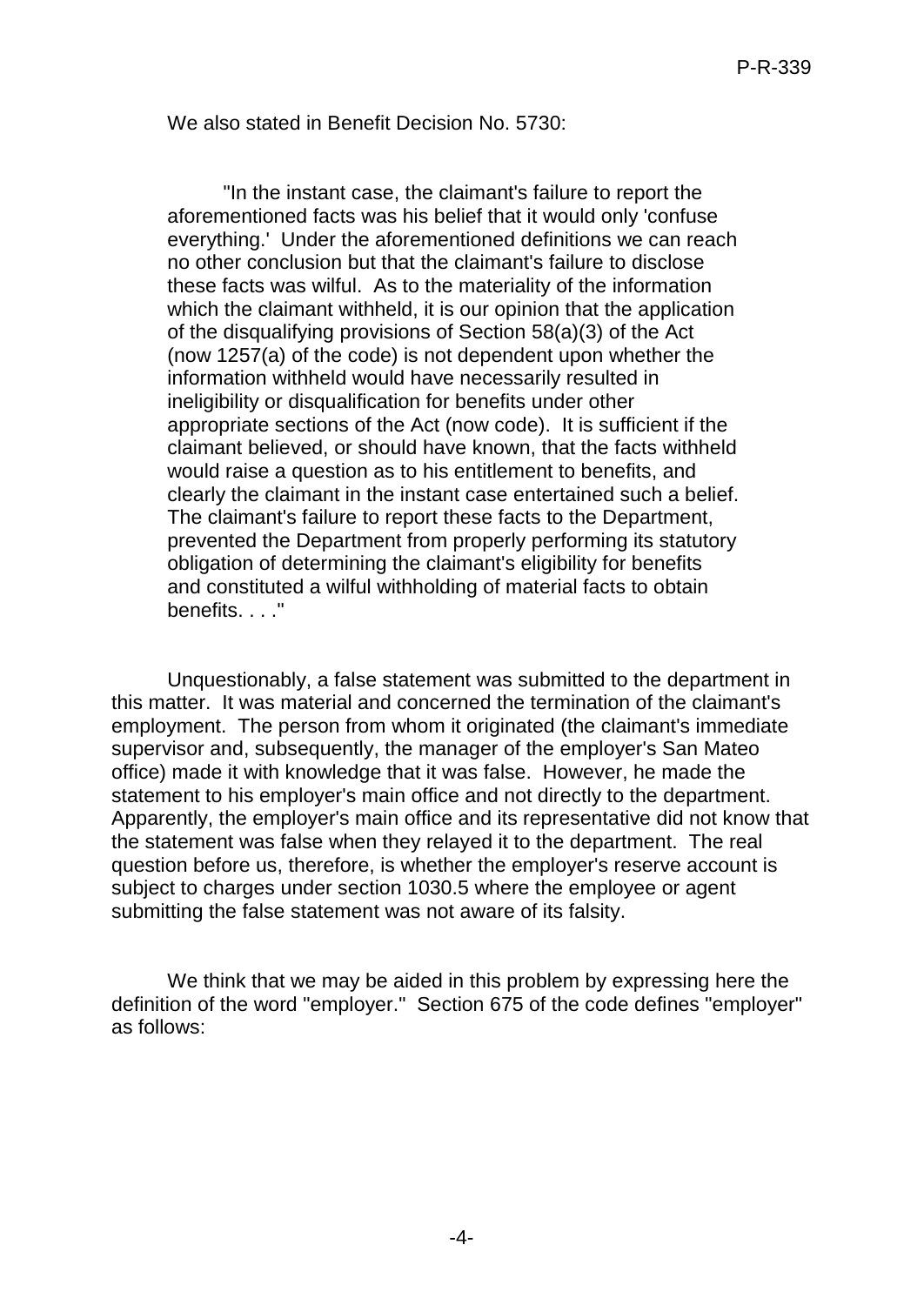" 'Employer' means any employing unit, which for some portion of a day, has within the current calendar year or had within the preceding calendar year in employment one or more individuals and pays wages for employment in excess of one hundred dollars (\$100) during any calendar quarter."

"Employing unit" is defined in pertinent part in code section 135 as follows:

" 'Employing unit,' means any individual or type of organization, including, but not limited to, a joint venture, partnership, association, trust, estate, joint stock company, insurance company, corporation whether domestic or foreign . . . which has, or subsequent to January 1, 1936, had, in its employ one or more individuals performing services for it within this State. . . ."

The sections of the code relating to notices and the submission of facts with which we are concerned are sections 1030, 1030.5, 1327 and 1328. Sections 1030 and 1030.5 refer to "employer." Section 1327 refers to "employing unit." Section 1328 speaks of "employer pursuant to section 1327." In view of the above, we are convinced that the word "employer" and the words "employing unit" are used synonymously in these sections. Thus, "employer" as used in section 1030.5 does not refer to any particular person, but to the entire employing unit; and, if any employee, officer or agent of the "employing unit" makes a wilful, false statement thereunder, the "employer" is responsible.

If we were to hold that the employer's account may not be charged under section 1030.5 in these circumstances, we must hold that the section is applicable only if the person actually submitting a false statement to the department does so knowingly and wilfully. This would be an erroneous interpretation; it would render section 1030.5 almost entirely ineffective and defeat the apparent intent of the legislature; it would make the statute effective only in regard to the "little businessman" who personally deals with the department. It would also permit an employer to evade the purpose of section 1030.5 of the code simply by interposing between itself, its employees, or its officers and the department an agent who had no direct knowledge of the facts in a case. We may not assume that the legislature intended absurd results such as these. As stated in 45 Cal. Jur. 2d 625, section 116: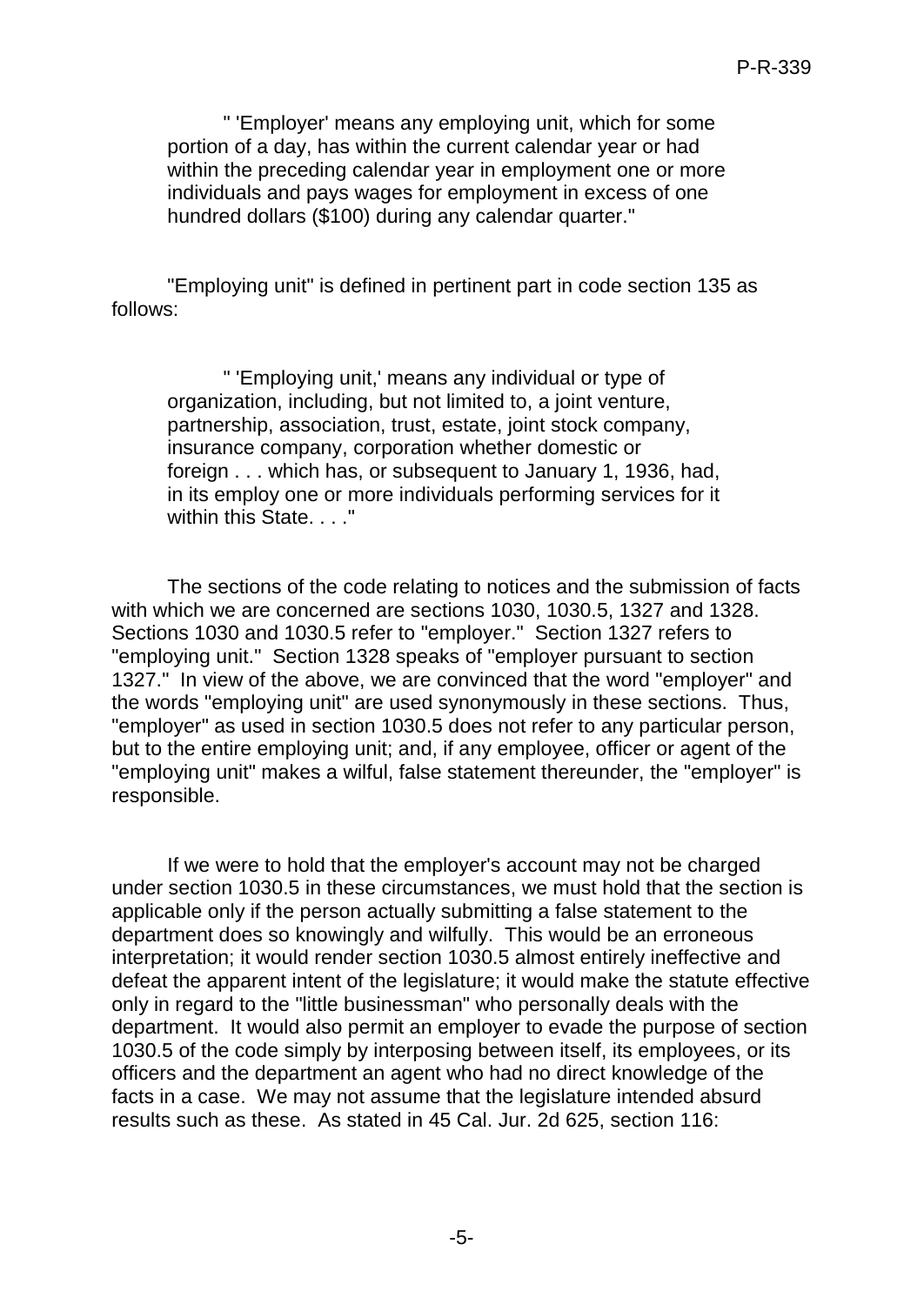"Statutes must be given a reasonable and common sense construction in accordance with the apparent purpose and intention of the law-makers -- one that is practical rather than technical, and that will lead to a wise policy rather than to mischief and absurdity. . . . A literal construction that will lead to absurd results should not be given if it can be avoided."

In our opinion, the legislature intended in code section 1030.5 to specifically make the employer responsible for the wilful acts and omissions of its employees, officers, and agents.

The fact that the employee with whom the false statement originated did not realize that it might possibly be used in connection with unemployment insurance matters is not material. Section 1030.5 contains no language concerning intent; it does not require a showing of intent to defraud as a prerequisite to the imposition of charges to the employer's account.

Although we think it unnecessary to elaborate upon the above, we wish to demonstrate briefly that the charges imposed by the department in this case were proper for other reasons; that is, under the principle that the act or omission of an agent is imputed to his principal.

In Benefit Decision No. 6394 we considered a situation in which the claimant was absent from work because of his own and his wife's illnesses. The employer's rules required that employees report intended absences to the personnel department. The claimant lived three-quarters of a mile from the nearest telephone, and he was unable to make a call until the personnel office had closed and his foreman had left for the day. The claimant left a message with the guard on duty at the time. The employer's records contained no entry concerning the claimant's telephone call. The claimant was discharged. In holding that the claimant had been discharged for reasons other than misconduct, we stated:

"It is true that the claimant did not notify the personnel department. However, in the instant case, the claimant could not telephone at any time but only when he could leave his wife and family. Since such opportunities were at periods of time when the claimant's foreman or the employer's personnel staff were not on the premises, the guard would be the logical person to deliver any messages left with him by the claimant.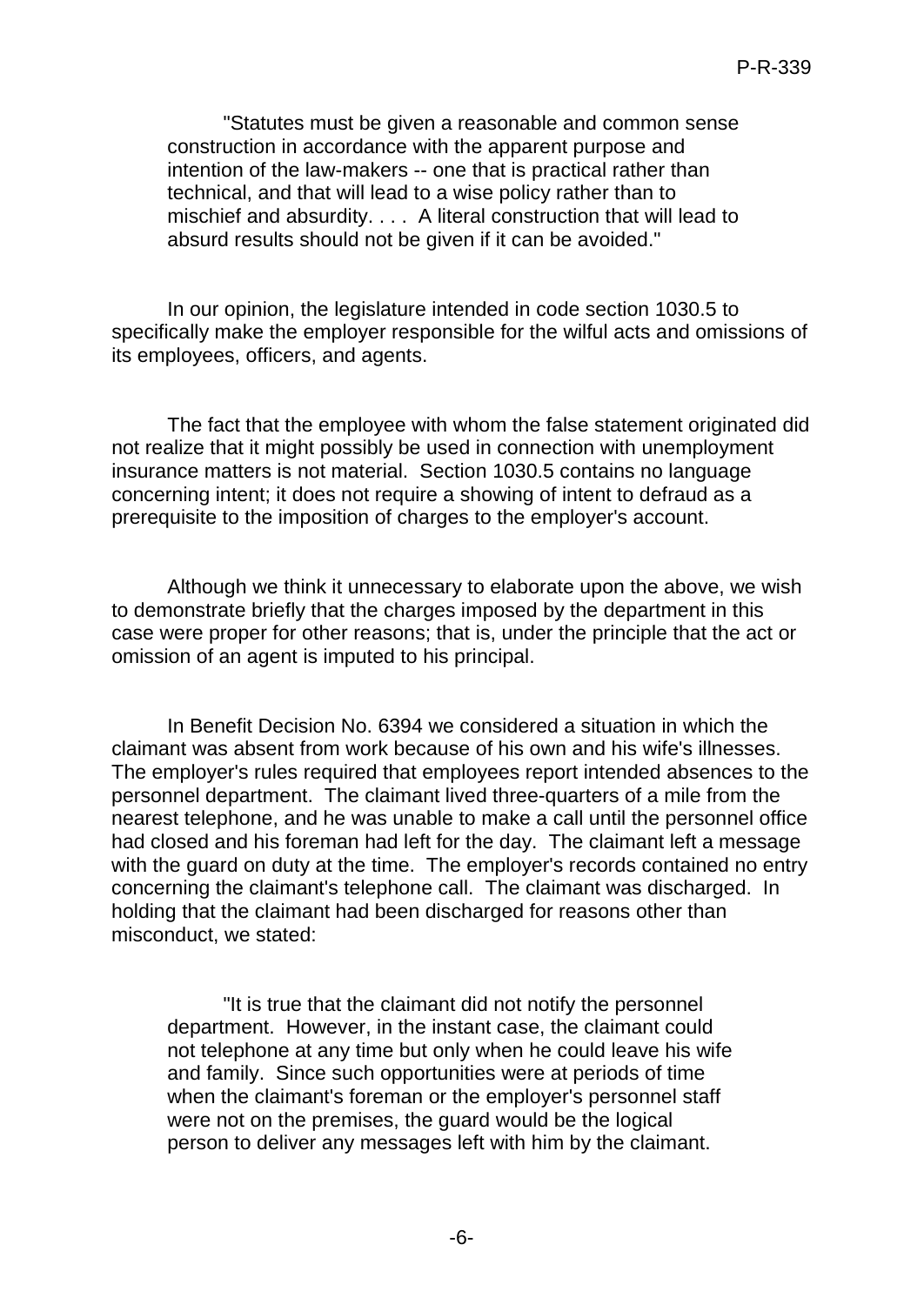In our opinion, it is logical to assume that a proper function of a guard is to report unusual incidents or to forward messages to supervisory personnel. In accepting the message, the guard acted as an agent for the employer and consequently his negligence in not forwarding the message given to him by the claimant should be imputed to the employer and not to the claimant. Accordingly, we find that the claimant did notify the employer of his intended absence, and we conclude that he was discharged for reasons other than misconduct in connection with his work."

In Benefit Decision No. 6428, the claimant had received vacation pay. Since he did not write English well, he asked his wife to complete his claim form. The receipt of vacation pay was not disclosed thereon. The claimant's wife could not recall whether she had asked the claimant if he had received vacation pay. In holding that the claimant was subject to disqualification for wilfully withholding material information, we stated:

"The further question at issue is whether the claimant is subject to disqualification under code section 1257(a) for having wilfully made a false statement in connection with his claim for benefits. While the claimant himself pleads ignorance of the fact that the claim form filed with the department contained an incorrect statement concerning his receipt of vacation pay, nevertheless, having requested his wife to complete the form on his behalf, he established her as his agent. Since it is well established that the acts of an agent are imputed to the principal and that the principal is liable therefor, we must conclude that the claimant, in filing the erroneous form with the department, represented that he had not received any vacation pay (Benefit Decision No. 6394; Tax Decision No. 1878) . . . ."

In Benefit Decision No. 6500, the department called the claimant's home to offer her a referral to work. The claimant was away from home seeking work, and the call was accepted by her sister-in-law, who identified herself as the claimant. The sister-in-law neglected to tell the claimant of the referral. In disqualifying the claimant for benefits, we stated: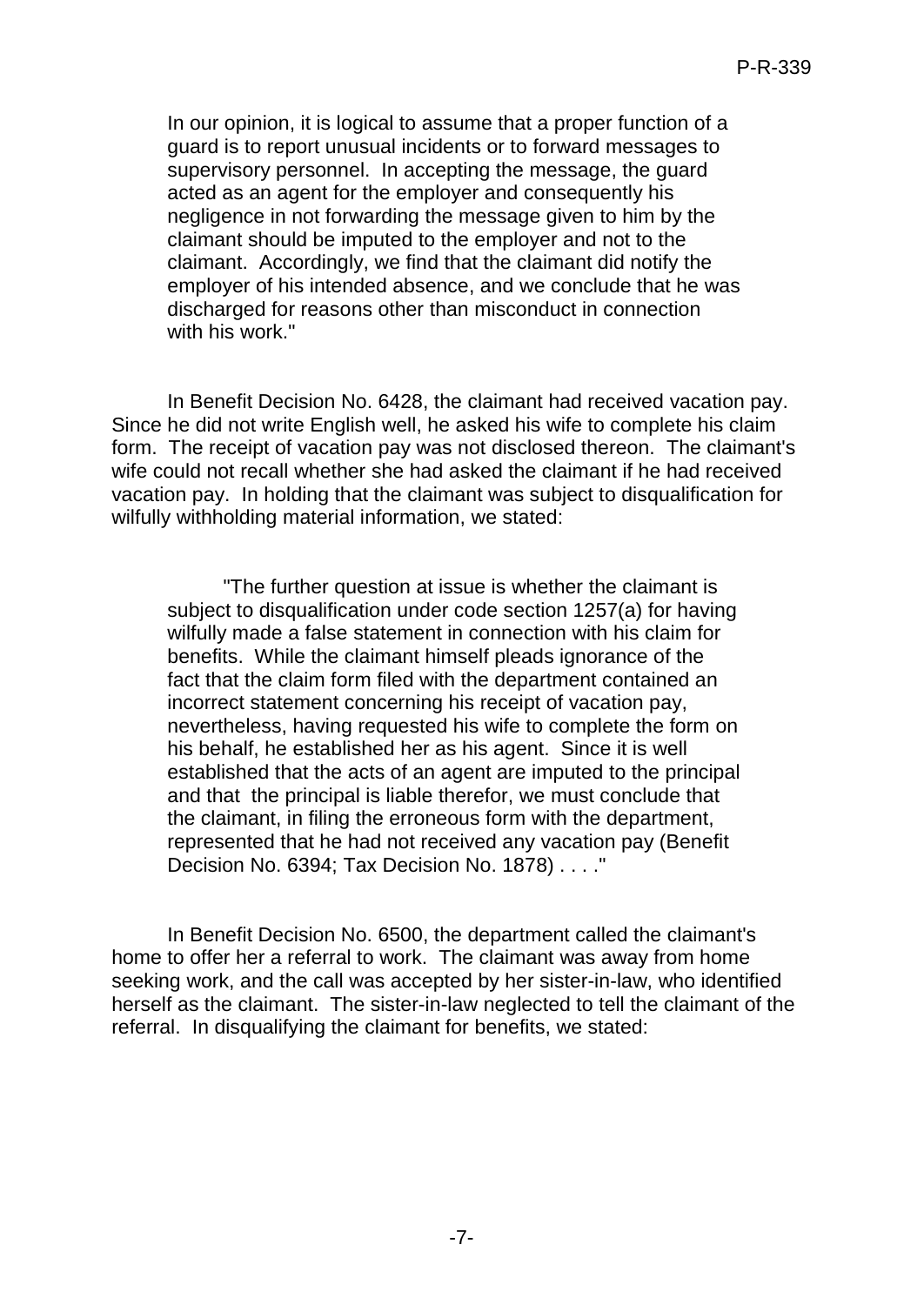"In the present case, the department's referral must be considered to have been communicated to the claimant because the sister- in-law, by having been authorized to impersonate her over the telephone, acted as the claimant's agent in accepting the information concerning the referral . . . ."

In Benefit Decision No. 3252, we held that the claimant therein was bound by the failure of his union representative to appear at a hearing for him. We have also held that parties to an appeal were bound by the failure of their representatives where appeals were delayed by counsel, union representatives, and other agents (Benefit Decisions Nos. 4451, 5094, 5739 and 5867).

In the present case, the false statement submitted to the department is traceable directly to an employee of this employer and was made within the scope of his employment. It was the responsibility of the employer to submit only true information in its attempt to obtain relief from charges to its account under sections 1030 and 1032 of the code; and the act of its employee must be imputed to the employer.

#### DECISION

The determination of the department is affirmed. The employer's account is charged in the amount of \$231 under section 1030.5 of the code.

Sacramento, California, May 8, 1964.

### CALIFORNIA UNEMPLOYMENT INSURANCE APPEALS BOARD

GERALD F. MAHER, Chairman

LOWELL NELSON

NORMAN J. GATZERT